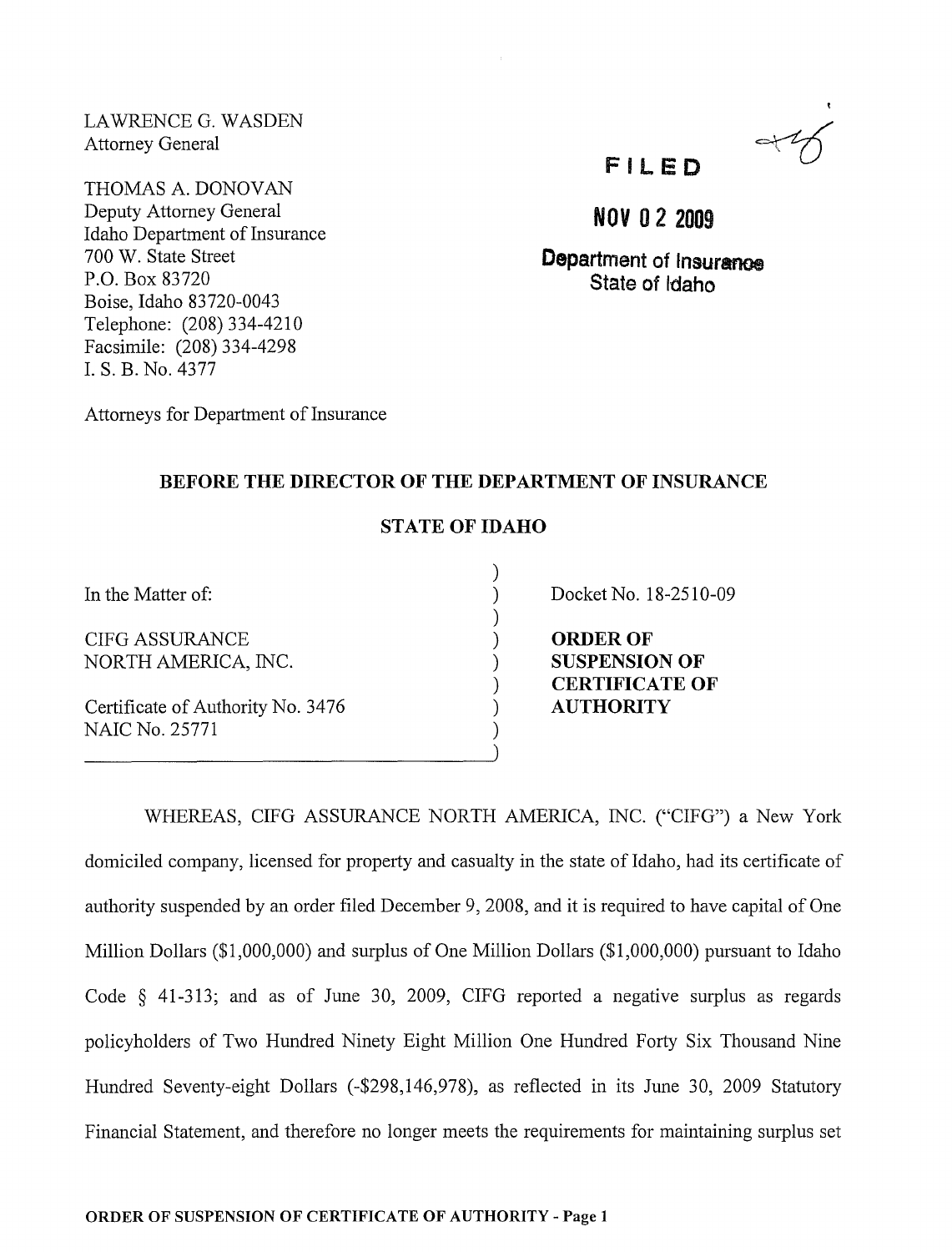forth at Idaho Code  $\S$  41-313, and therefore does not meet the requirements for a certificate of authority in the state of Idaho; and

WHEREAS, CIFG has reported no direct premiums written in the state of Idaho during 2008 or the first two quarters of 2009.

NOW, THEREFORE, IT IS HEREBY ORDERED, pursuant to the provisions of Idaho Code §§ 41-313(1) and 41-326(1)(b), that Certificate of Authority No. 3476, issued to CIFG, be SUSPENDED effective immediately; and said suspension be continued for a period of one (1) year from the date of this order. The director may terminate the suspension sooner if the cause for said suspension is terminated and CIFG is otherwise in compliance with the provisions of Title 41, Idaho Code.

IT IS FURTHER ORDERED, that CIFG comply with each of the requirements of Idaho Code § 41-329, including § 41-329(2) which states: "During the suspension period the insurer shall not solicit or write any new business in this state, but shall file its annual statement, pay fees, licenses, and taxes as required under this code, and may service its business already in force in this state, as if the certificate of authority had continued in force."

## **NOTIFICATION OF RIGHTS**

This is a final order of the agency. Any party may file a motion for reconsideration of this final order within fourteen (14) days of the service date of this order. The agency will dispose of the petition for reconsideration within twenty-one (21) days of its receipt, or the petition will be considered denied by operation of law. See Section 67-5246(4), Idaho Code.

Pursuant to Sections 67-5270 and 67-5272, Idaho Code, any party aggrieved by this final order or orders previously issued in this case may appeal this final order and all previously issued orders in this case to district court by filing a petition in the district court of the county in which: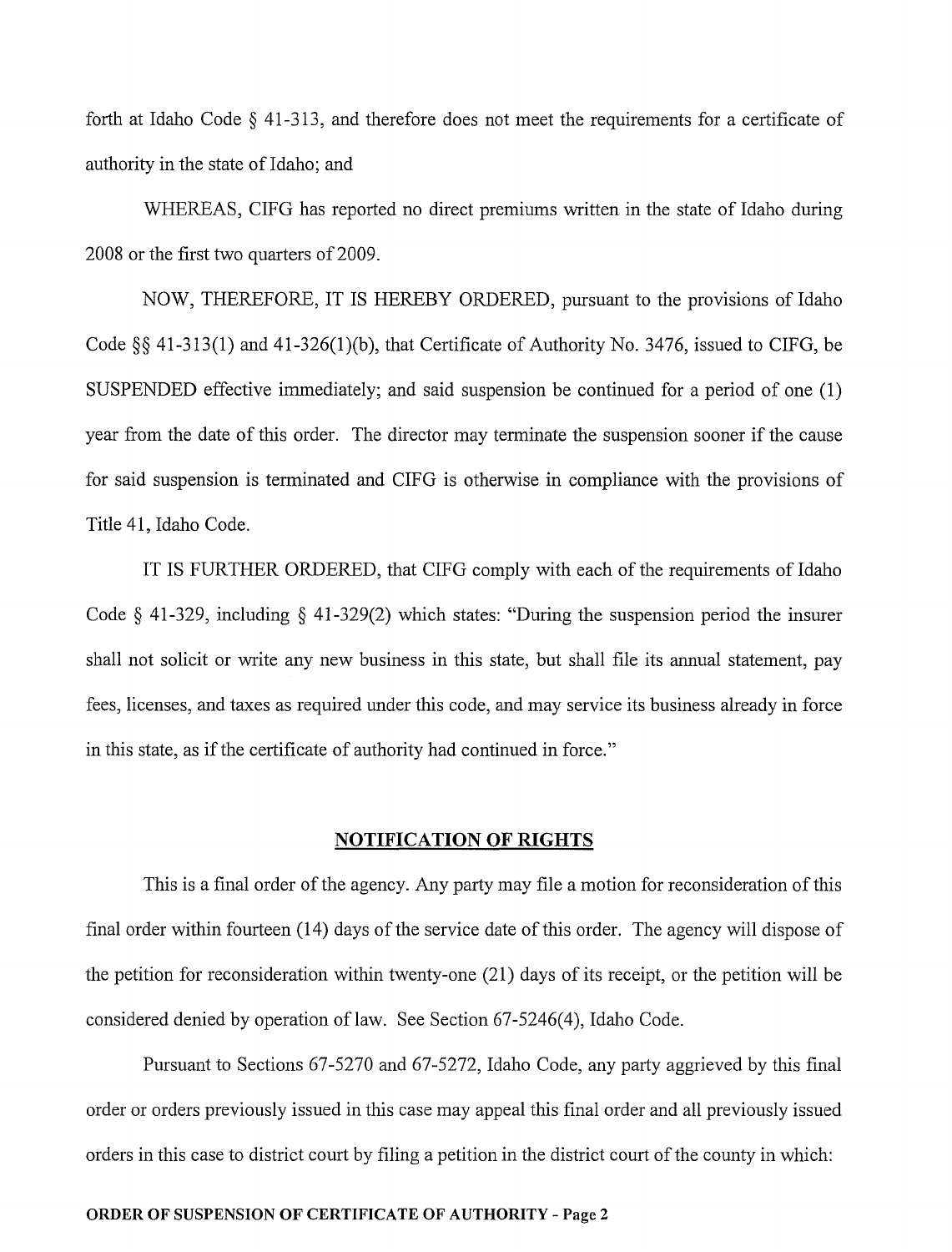- i. A hearing was held,
- ii. The final agency action was taken,
- iii. The party seeking review of the order resides, or operates its principal place of business in Idaho, or
- iv. The real property or personal property that was the subject of the agency action is located.

An appeal must be filed within twenty-eight (28) days (a) of this final order, (b) of an order denying any petition for reconsideration, or (c) the failure within twenty-one (21) days to grant or deny a petition for reconsideration, whichever is later. See Section 67-5273, Idaho Code. The filing of an appeal to district court does not itself stay the effectiveness or enforcement of the order under appeal.

DATED and EFFECTIVE this  $\frac{\lambda \text{MD}}{\lambda}$  day of November 2009.

WILLIAM W. DEAL, Director Idaho Department of Insurance